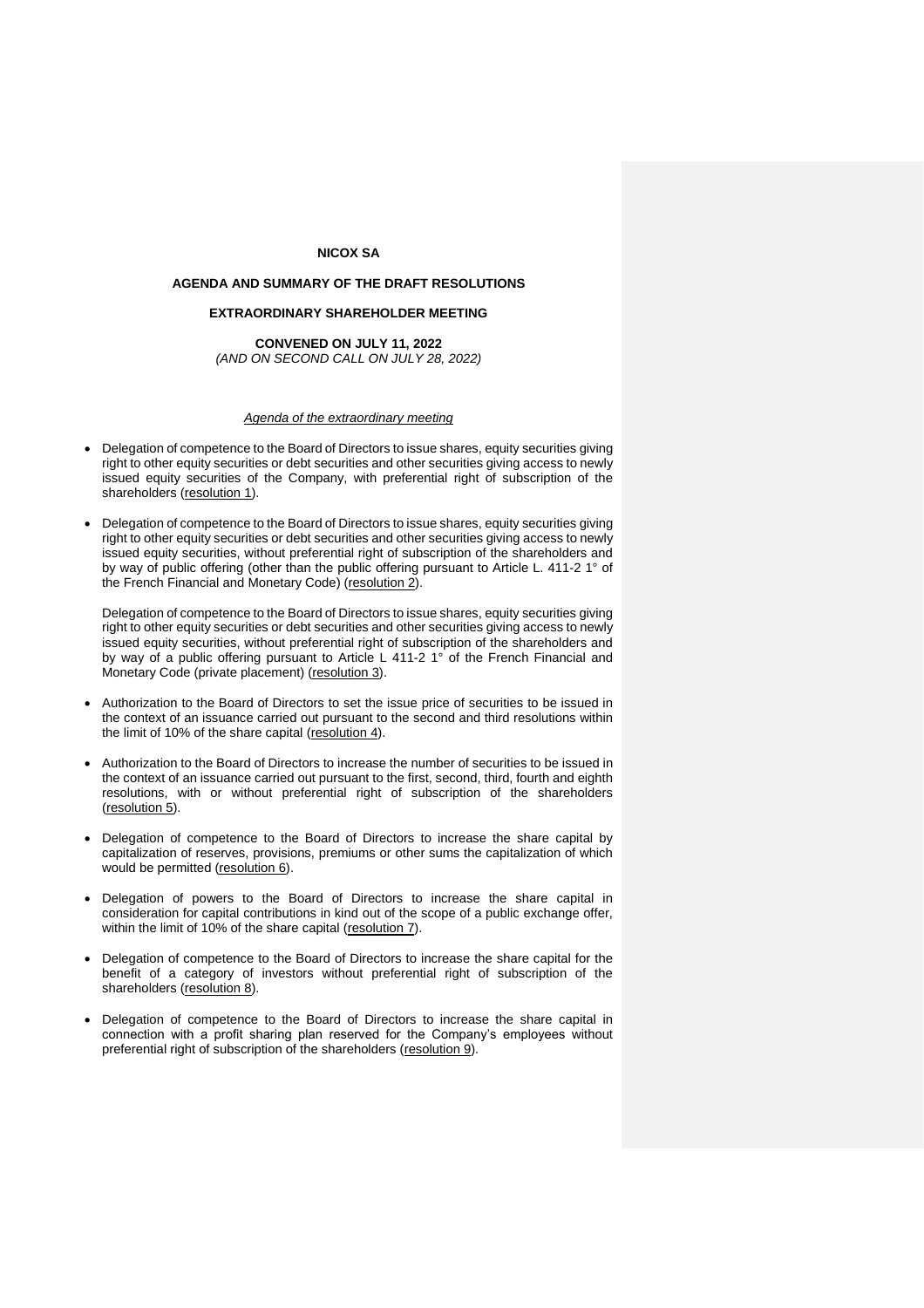- Authorization to the Board of Directors to grant free shares, existing or to be issued, without preferential right of subscription of the shareholders (resolution 10).
- Authorization to the Board of Directors to grant stock-options to subscribe new shares or purchase existing shares without preferential right of subscription of the shareholders (resolution 11).
- Authorization to the Board of Directors to reduce the share capital by cancellation of previously repurchased shares in the context of a share repurchase plan (resolution 12).
- Amendment of article 14 of the by-laws (resolution 13).
- Power of attorney to complete the formalities (resolution 14).

## **SUMMARY OF THE RESOLUTIONS EXTRAORDINARY SHAREHOLDER MEETING**

#### **First resolution**

Delegation of competence to the Board of Directors to proceed with increases in share capital (issuance of shares, equity securities giving right to other equity securities or debt securities and securities giving right to newly issued equity securities – in euro or other currencies) up to a maximum nominal amount of  $\epsilon$  20,000,000 for a period of 26 months. Under this resolution, shareholders keep their preferential rights of subscription to the newly issued securities. This resolution includes the possibility of issuing debt securities giving right to shares up to a maximum amount € 100,000,000**.**

# **Second resolution**

Delegation of competence to the Board of Directors to proceed with increases in share capital (issuance of shares, equity securities giving right to other equity securities or debt securities and securities giving right to newly issued equity securities – in euro or other currencies) by way of public offering (except public offerings within the meaning of Article L. 411-2 1° of the French Commercial Code), subject to the maximum nominal amount of € 15,000,000 (and to the global nominal amount of  $\epsilon$  20,000,000 provided for in resolution 1) for a period of 26 months. Under this resolution, shareholders waive their preferential rights of subscription to the newly issued securities. Accordingly, the price per equity security to be issued hereunder shall be equal to no less than a 10% discount on the last three trading days weighted average price (VWAP) of the Nicox share prior to the beginning of the public offering. This resolution also includes the possibility of issuing debt securities giving right to shares up to a maximum amount € 100,000,000, subject to the global nominal amount of € 100,000,000 provided for in resolution 1. This resolution can also be used to issue securities in connection with a public exchange offer initiated by the Company on the securities of another company pursuant to Article L. 22-10-54 of the French Commercial Code.

*(The maximum nominal amount of € 15,000,000 under this resolution applies globally to all the authorizations under resolutions 2, 3, 4, 7 and 8)*

## **Third resolution**

Delegation of competence to the Board of Directors to proceed with increases in share capital (issuance of shares, equity securities giving right to other equity securities or debt securities and securities giving right to newly issued equity securities  $-$  in euros or other currencies) by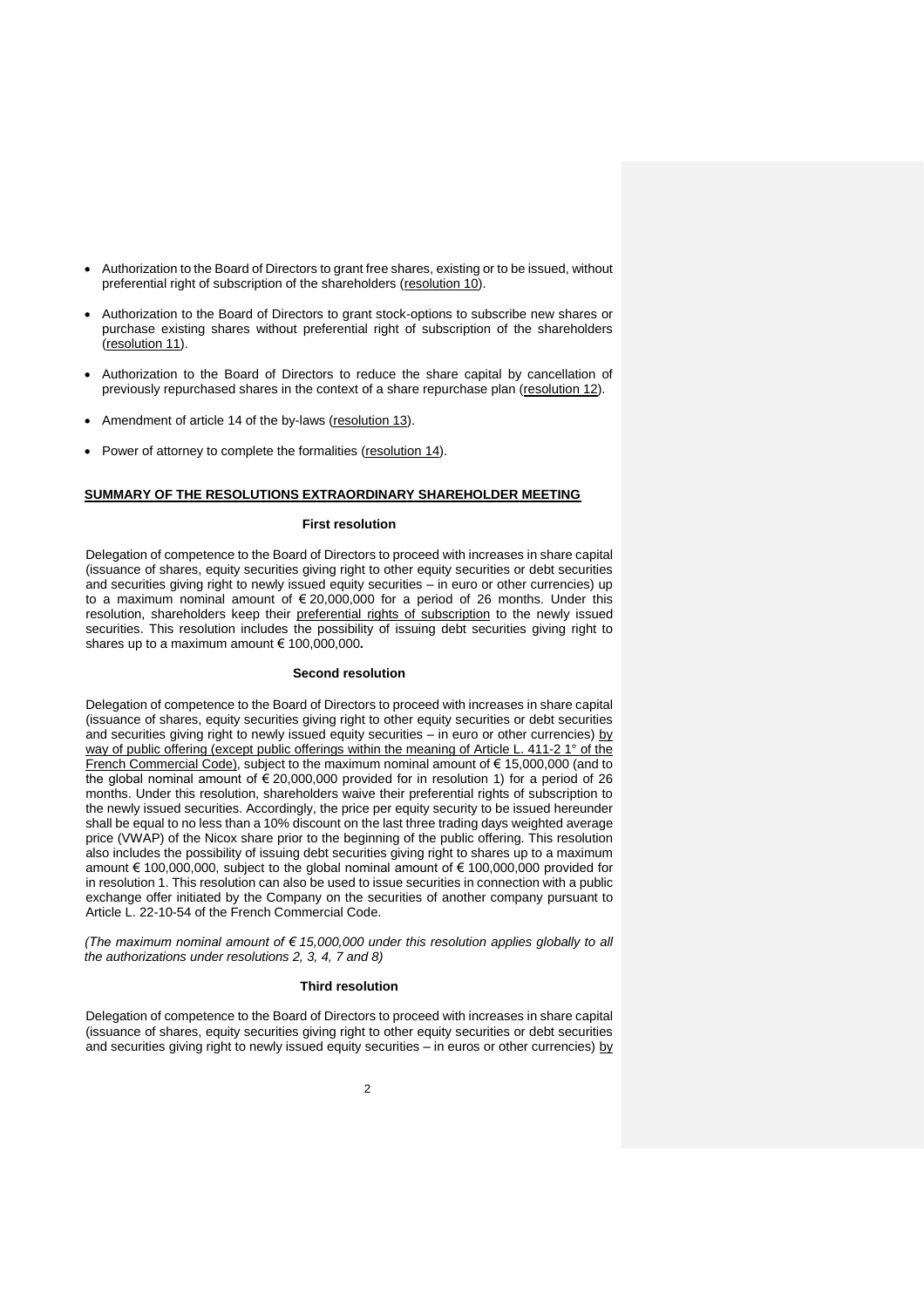way of a private placement (qualified as a public offering within the meaning of Article L. 411- 2 1° of the French Commercial Code, since the entry into force of the new EU prospectus regulation in July 2019), subject to the maximum nominal amount of € 15,000,000 and a maximum of 20% of the share capital per year (as well as to both (i) the nominal amount of € 15,000,000 provided for in resolution 2 and (ii) the global nominal amount of € 20,000,000 provided for in resolution 1) for a period of 26 months. Under this resolution, shareholders waive their preferential rights of subscription to the newly issued securities. Accordingly, the price per equity security to be issued hereunder shall be equal to no less than a 10% discount on the last three trading days weighted average price (VWAP) of the Nicox share prior to the beginning of the public offering. This resolution also includes the possibility of issuing debt securities giving right to shares up to a maximum amount € 100,000,000, subject to the global nominal amount of € 100,000,000 provided for in resolution 1.

*(The maximum nominal amount of € 15,000,000 applies globally to all the authorizations under resolutions 2, 3, 4, 7 and 8)*

#### **Fourth resolution**

Authorization to the Board of Directors, for a period of 26 months, to set the issue price of securities to be issued in the context of an increase of the share capital under resolutions 2 and 3 with pricing conditions deviating from the conditions set forth in such resolutions and within the limit of 10% of the share capital. Under this resolution, the price per equity security to be issued shall be equal to no less than a 15% discount on the last three trading days weighted average price (VWAP) of Nicox share prior to pricing.

#### **Fifth resolution**

*(overallotment)* Authorization to the Board of Directors, for a period of 26 months, to increase the number of securities to be issued in the context of an increase of the share capital (with or without shareholders preferential rights of subscription) under resolutions 1, 2, 3 and 7, subject to the maximum nominal amounts of:

€ 20,000,000 with respect to share capital increases under resolution 1

 $\epsilon$  15,000,000 with respect to share capital increases under resolutions 2, 3 and 7, within 30 days of the end of the subscription period of the initial increase and within the limit of 15% of the amount thereof and under identical pricing conditions.

#### **Sixth resolution**

Delegation of competence to the Board of Directors, for a period of 26 months, to increase the share capital by incorporation of reserves, profits, premiums or other distributable amounts subject to the amount available for incorporation.

### **Seventh resolution**

Delegation of powers to the Board of Directors, for a period of 26 months, to increase the share capital (issuance of shares, equity securities giving right to other equity securities or debt securities and securities giving right to newly issued equity securities), within the limit of 10% of said share capital and subject to both (i) the nominal amount of € 15,000,000 provided for in resolution 2 and (ii) the global nominal amount of  $\epsilon$  20,000,000 provided for in resolution 1) for a period of 26 months, to remunerate capital contributions in kind consisting in securities of another entity. This resolution can be used in transactions where there is no public exchange offer within the meaning of Article L. 22-10-54 of the French Commercial Code.

*(The maximum nominal amount of € 15,000,000 applies globally to all the authorizations under resolutions 2, 3, 4, 7 and 8)*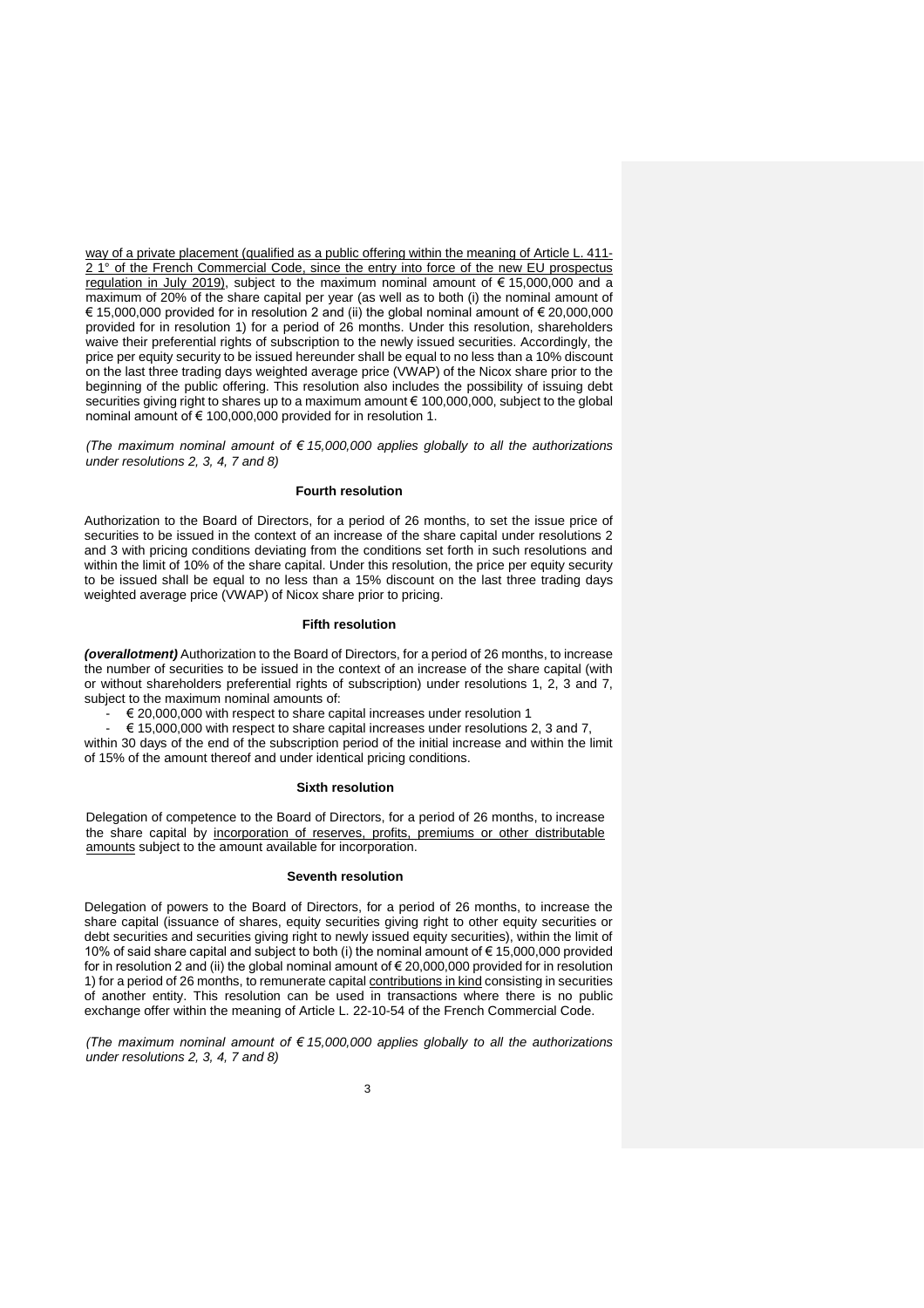#### **Eighth resolution**

**(PIPE)** Delegation of competence to the Board of Directors, subject to the maximum nominal amount of € 15,000,000 and for a period of 18 months, to increase the share capital (issuance of shares, equity securities giving right to other equity securities or debt securities and securities giving right to newly issued equity securities), for the benefit of (i) one or several companies, investment funds investing in the pharmaceutical/biotech sector, either French or foreign, or (ii) natural persons that invest on a routine basis in the pharmaceutical/ biotech sector or (iii) one or several credit institutions or authorized investment services providers committing to purchase such securities with a view to resell them to legal entities falling with the category defined in (i) and (ii) above.

reference price: last three trading days weighted average price (VWAP) prior to pricing; maximum authorized discount: 15%.

This resolution is subject to the maximum nominal amount of  $\epsilon$  20,000,000 provided for in resolution 1 and to the maximum nominal amount of € 15,000,000 provided for in resolution  $\mathcal{L}$ 

Under this resolution, shareholders waive their preferential rights of subscription to the newly issued securities. This resolution also includes the possibility of issuing debt securities giving right to shares up to a maximum amount € 50,000,000, subject to the global nominal amount of € 100,000,000 provided for in resolution 1.

*(The maximum nominal amount of € 15,000,000 applies globally to all the authorizations under resolutions 2, 3, 4, 7 and 8)*

## **Ninth resolution**

Delegation of competence to the Board of Directors, for a period of 26 months, to proceed with increases in share capital up to a maximum nominal amount of  $\epsilon$  60,000 in connection with profit sharing plans reserved for the Company's employees and waiver of the shareholders' preferential subscription rights.

This resolution is subject to the maximum nominal amount of  $\epsilon$  20,000,000 provided for in resolution 1.

### **Tenth resolution**

Authorization granted to the Board of Directors, for a period of 38 months, to grant to employees and corporate officers of the Group free shares within the limit of 1,000,000 new or existing shares, it being specified that nominal increases in share capital under this resolution may not exceed  $\epsilon$  1,000,000. The obtaining of the shares will be subject to the achievement of performance criteria to be fixed by the Board.

The Board may choose between two possibilities:

 $\mathsf{I}$ 

- the attribution of shares to the beneficiaries would only become firm at the expiry of a minimum one year period and, subsequently, the shares may not be sold before an additional minimum one year period;
- the attribution of shares to the beneficiaries would only become firm at the expiry of a minimum two year period in which case the shares may then be sold immediately.

These time limits may be extended by the Board of Directors.

This resolution replaces the resolution voted by the April 28, 2021 shareholder meeting.

## **Eleventh resolution**